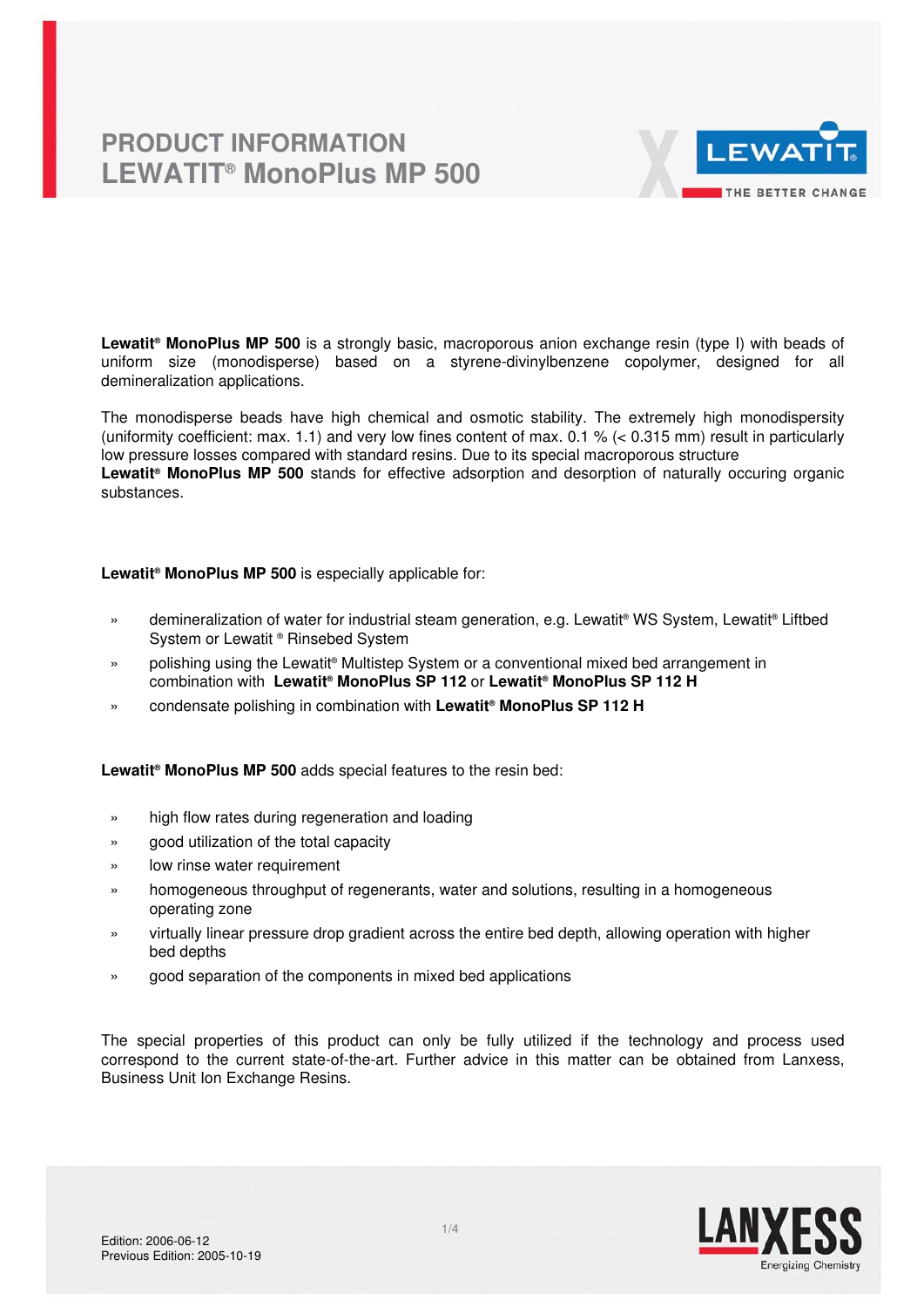

## General Description

| lonic form as shipped | Сŀ                       |
|-----------------------|--------------------------|
| Functional group      | quaternary amine, type I |
| Matrix                | crosslinked polystyrene  |
| Structure             | macroporous              |
| Appearance            | beige, opaque            |

## Physical and Chemical Properties

|                                 |                                | metric units  |                                  |
|---------------------------------|--------------------------------|---------------|----------------------------------|
| Uniformity coefficient*         |                                | max.          | 1.1                              |
| Mean bead size*                 |                                | mm            | $0.62$ (+/- 0.05                 |
| Share of beads in the<br>range* | Mean bead size $+/-0.06$<br>mm | vol. $%$      | > 90                             |
| <b>Bulk density</b>             | $(+/- 5 %)$                    | g/            | 640                              |
| Density                         |                                | approx. g/ml  | 1.06                             |
| Water retention                 |                                | wt. %         | 60<br>65<br>$\blacksquare$       |
| Total capacity*                 |                                | min. eq/l     | 1.1                              |
| Volume change                   | $Cl^- \rightarrow OH^-$        | max. vol. $%$ | 22                               |
| Stability                       | at pH-range                    |               | $\Omega$<br>14<br>$\blacksquare$ |
| Storability                     | of the product                 | max. years    | $\overline{2}$                   |
| Storability                     | temperature range              | °C            | $-20$<br>40                      |

\* Specification values subjected to continous monitoring.

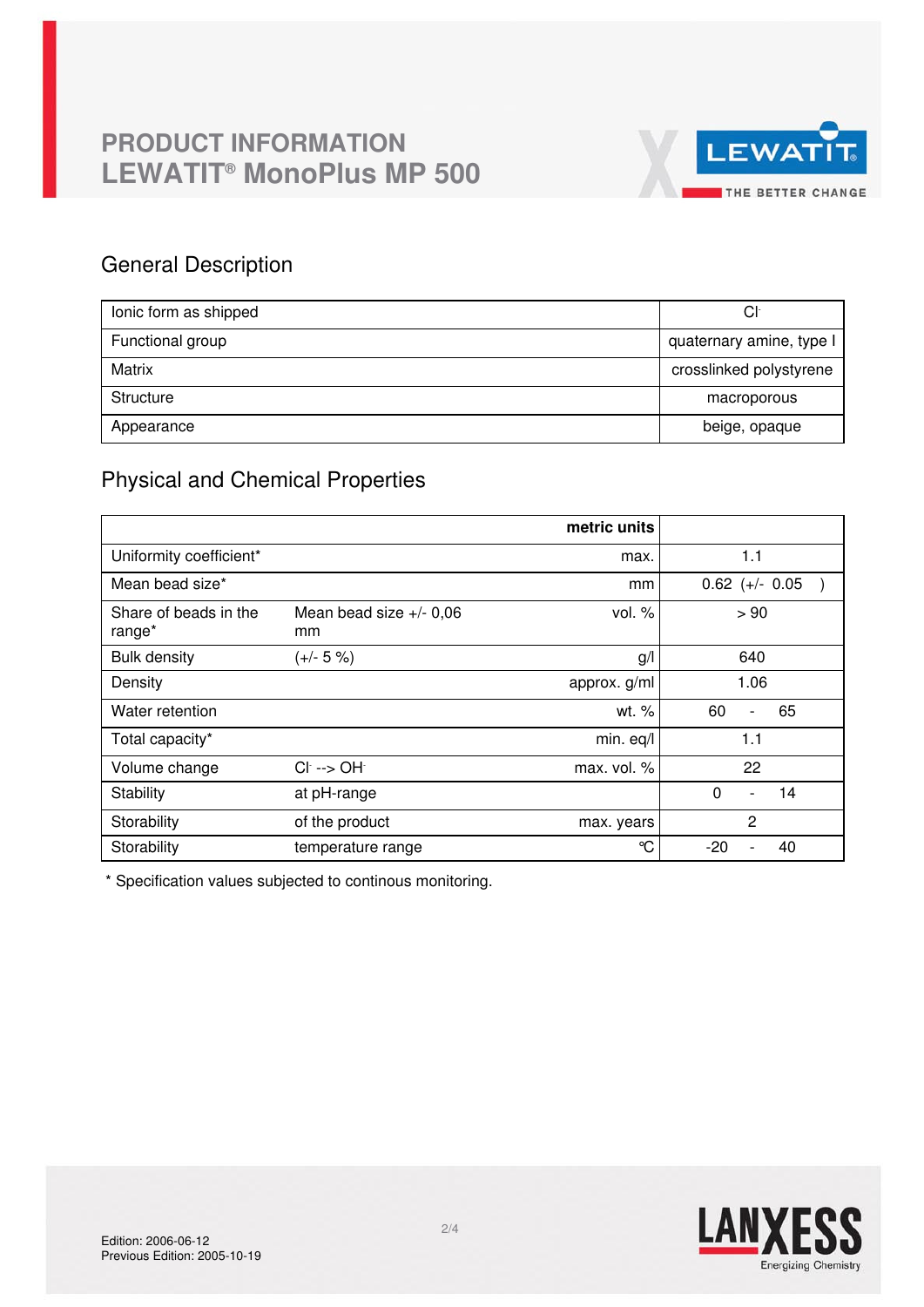

## Recommended Operating Conditions\*

|                                 |                               | metric units                 |                                       |
|---------------------------------|-------------------------------|------------------------------|---------------------------------------|
| Operating temperature           |                               | max. °C                      | 70                                    |
| Operating pH-range              |                               |                              | $\mathbf 0$<br>12<br>$\overline{a}$   |
| Bed depth                       |                               | min. mm                      | 800                                   |
| Specific pressure loss          | (15 °C)                       | approx. kPa*h/m <sup>2</sup> | 0.8                                   |
| Pressure loss                   |                               | max. kPa                     | 300                                   |
| Linear velocity                 | exhaustion                    | max. m/h                     | 60***                                 |
| Linear velocity                 | backwash (20 °C)              | approx. m/h                  | 5                                     |
| Bed expansion                   | (20 °C, per m/h)              | approx. vol. %               | 18                                    |
| Freeboard                       | backwash<br>(extern / intern) | vol. %                       | 100                                   |
| Regenerant                      |                               |                              | <b>NaOH</b>                           |
| Counter current<br>regeneration | level                         | approx. g/l                  | 50                                    |
| <b>WS-System</b>                | concentration                 | approx. wt. %                | $\overline{2}$<br>4<br>$\overline{a}$ |
| Linear velocity                 | regeneration                  | approx. m/h                  | 5                                     |
| Linear velocity                 | rinsing                       | approx. m/h                  | 5                                     |
| Rinse water requirement         | slow / fast                   | approx. BV                   | 2.5                                   |
| Co current regeneration         | level                         | approx. g/l                  | 100                                   |
| Co current regeneration         | concentration                 | approx. wt. %                | 3<br>5<br>$\overline{a}$              |
| Linear velocity                 | regeneration                  | approx. m/h                  | 5                                     |
| Linear velocity                 | rinsing                       | approx. m/h                  | 5                                     |
| Rinse water requirement         | slow / fast                   | approx. BV                   | 8                                     |
| Mixed bed operation             |                               |                              |                                       |
| Bed depth                       |                               | min. mm                      | 500                                   |
| Regenerant                      | level                         | approx. g/l                  | 100                                   |
| Regenerant                      | concentration                 | approx. wt. %                | $\overline{2}$<br>6<br>$\overline{a}$ |

\* The recommended operating conditions refer to the use of the product under normal operating conditions. It is based on tests in pilot plants and data obtained from industrial applications. However, additional data are needed to calculate the resin volumes required for ion exchange units. These are to be found in our Technical Information Sheets.

\*\*\* 100m/h for polishing

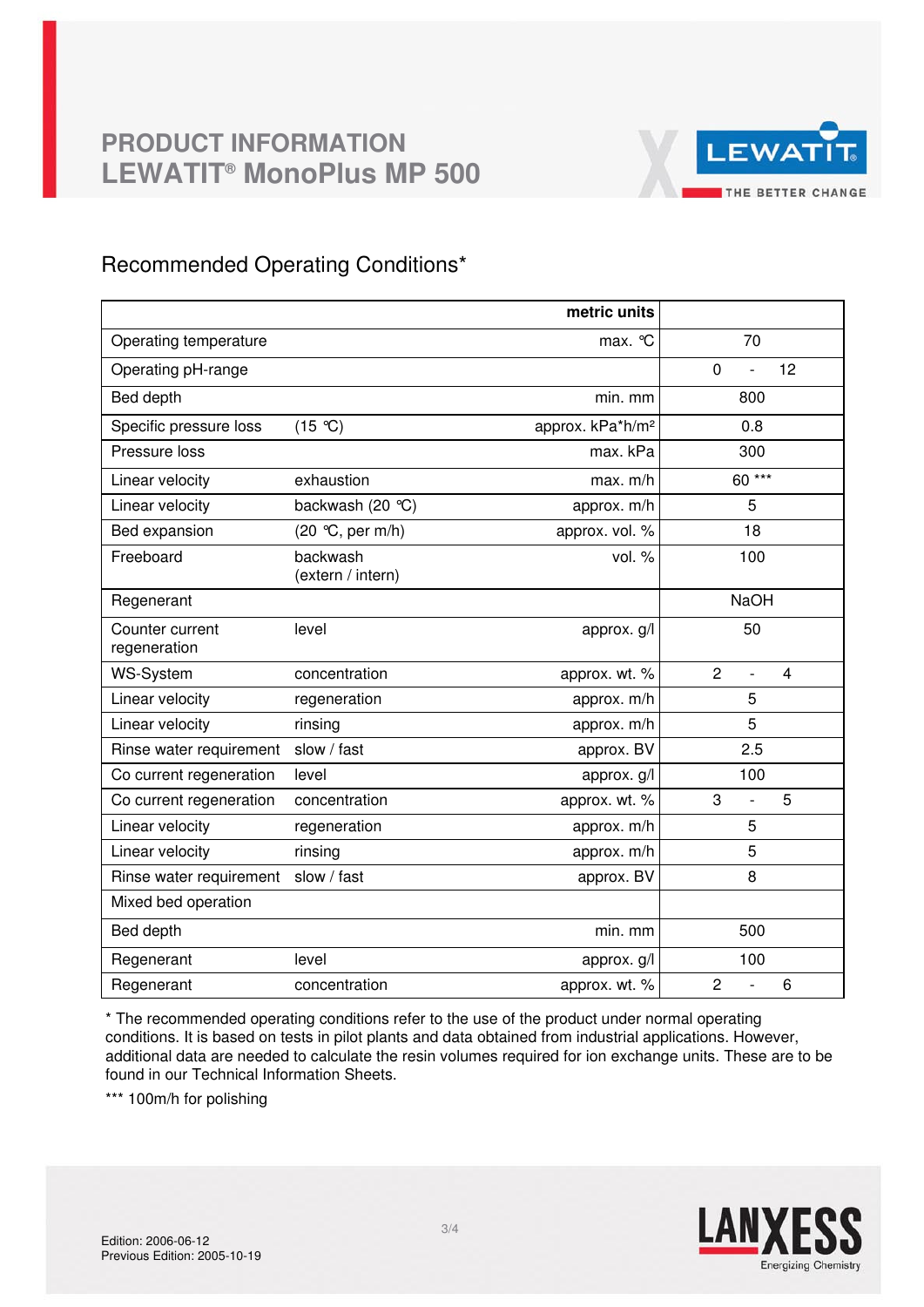

## Additional Information & Regulations

### **Saftey precautions**

Strong oxidants, e.g. nitric acid, can cause violent reactions if they come into contact with ion exchange resins.

## **Toxicity**

The safety data sheet must be observed. It contains additional data on product description, transport, storage, handling, safety and ecology.

### **Disposal**

In the European Community Ion exchange resins have to be disposed, according to the European waste nomenclature which can be accessed on the internet-site of the European Union.

### **Storage**

It is recommended to store ion exchange resins at temperatures above the freezing point of water under roof in dry conditions without exposure to direct sunlight. If resin should become frozen, it should not be mechanically handled and left to thaw out gradually at ambient temperature. It must be completely thawed before handling or use. No attempt should be made to accelerate the thawing process.

The manner in which you use and the purpose to which you put and utilize our products, technical assistance and information (whether verbal, written or by way of production evaluations), including any suggested formulations and recommendations are beyond our control. Therefore, it is imperative that you test our products, technical assistance and information to determine to your own satisfaction whether they are suitable for your intended uses and applications. This application-specific analysis must at least include testing to determine suitability from a technical as well as health, safety, and environmental standpoint. Such testing has not necessarily been done by us. Unless we otherwise agree in writing, all products are sold strictly pursuant to the terms of our standard conditions of sale. All information and technical assistance is given without warranty or guarantee and is subject to change without notice. It is expressly understood and agreed that you assume and hereby expressly release us from all liability, in tort, contract or otherwise, incurred in connection with the use of our products, technical assistance, and information. Any statement or recommendation not contained herein is unauthorized and shall not bind us. Nothing herein shall be construed as a recommendation to use any product in conflict with patents covering any material or its use. No license is implied or in fact granted under the claims of any patent.

Edition: 2006-06-12 Previous Edition: 2005-10-19